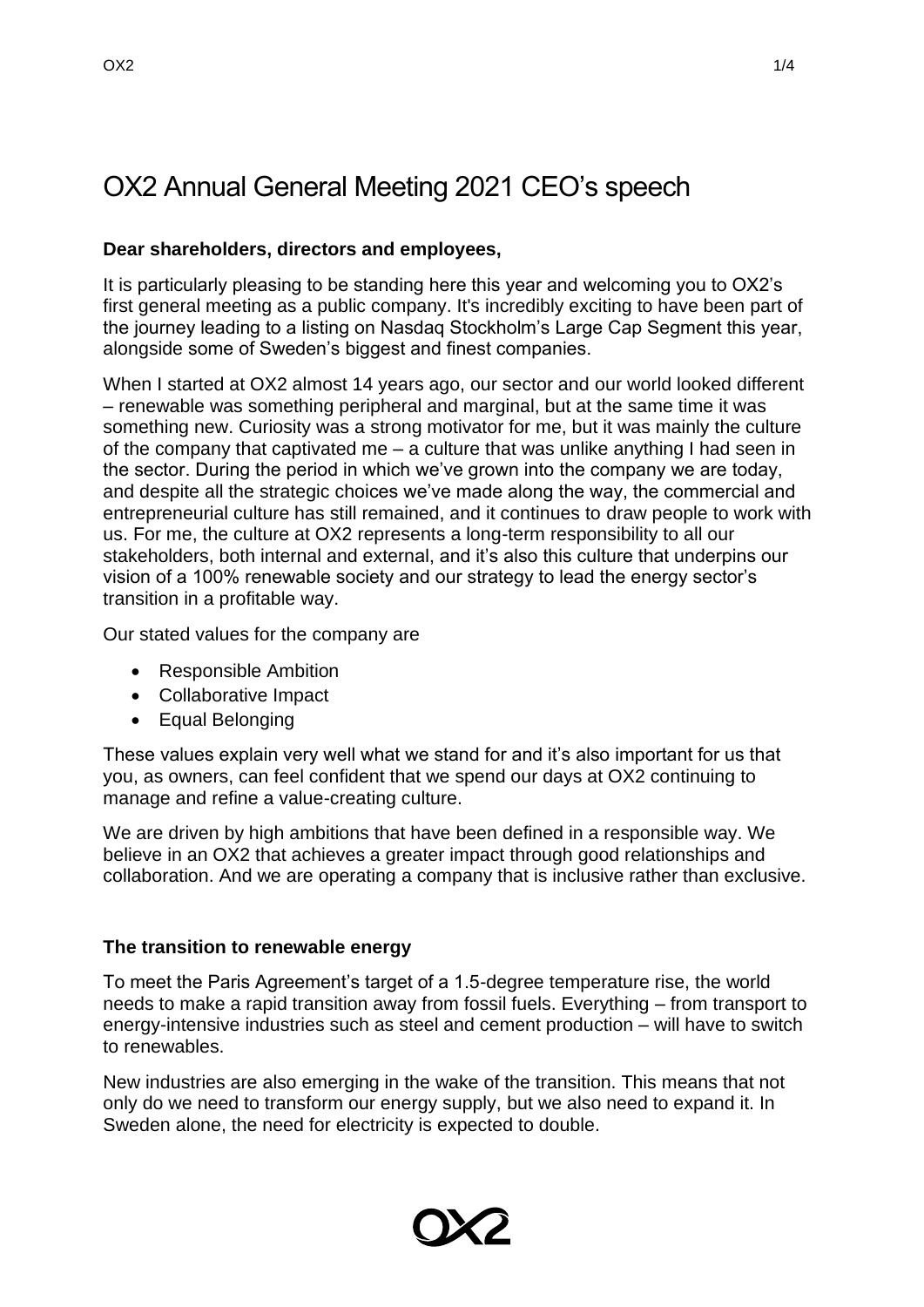About four years ago, our market changed. Technology had advanced to the point where renewable energy was viable without subsidies. The cost of wind energy has fallen by about 70 percent over the last ten years and the price of solar energy has decreased by almost 80 percent. At the same time, technological development in these forms of energy continues at a surprisingly rapid pace.

This has made renewables an attractive investment, particularly for long-term investors seeking stable returns. But major industrial companies have also started to invest in renewable energy to secure the supply of emission-free electricity.

The transition is no longer driven by politics and policies alone. It's a business case.

Today, renewables are the fastest and most cost-effective way of building new energy generation and we are seeing a steady increase in interest from large financial players looking for long-term investments with stable returns and low risk.

According to a report presented in early April by the IPCC, which is the UN's climate change panel, it is also the investment with the highest climate benefit.

I don't think I speak just for myself when I say that is extremely motivating to be part of this development.

## **The year 2021**

Let me tell you a little about last year and where the company is today.

A few years ago, we set the target of selling an average installed capacity of 1,500 MW by 2023-2024. The longer-term target is to reach a plateau of 2,000 MW of projects sold per year and an operating margin of at least 10 percent.

To meet this goal, we are working hard to expand our geographical presence and diversify into different technologies.

Last year, we made our first acquisitions in Italy and Romania, where we also built up local organisations. We signed a major cooperation agreement on offshore wind off Åland and established an office in Mariehamn, Åland. At the beginning of this year, we also entered Greece and Estonia and are now present in eleven markets in Europe.

We are continually exploring markets and opportunities for us to expand our geographical presence. We are particularly interested in large electricity markets with a significant share of fossil energy and clear needs and opportunities to increase the share of renewable energy.

#### **New technologies**

Last year, our portfolio of development projects grew to 17.4 GW, from 12.7 GW at the end of 2020. Much of the growth has been in our offshore projects.

We submitted Natura 2000 applications for the Galatea-Galene wind farm off the west coast of Sweden and the Triton wind farm off the coast of Skåne.

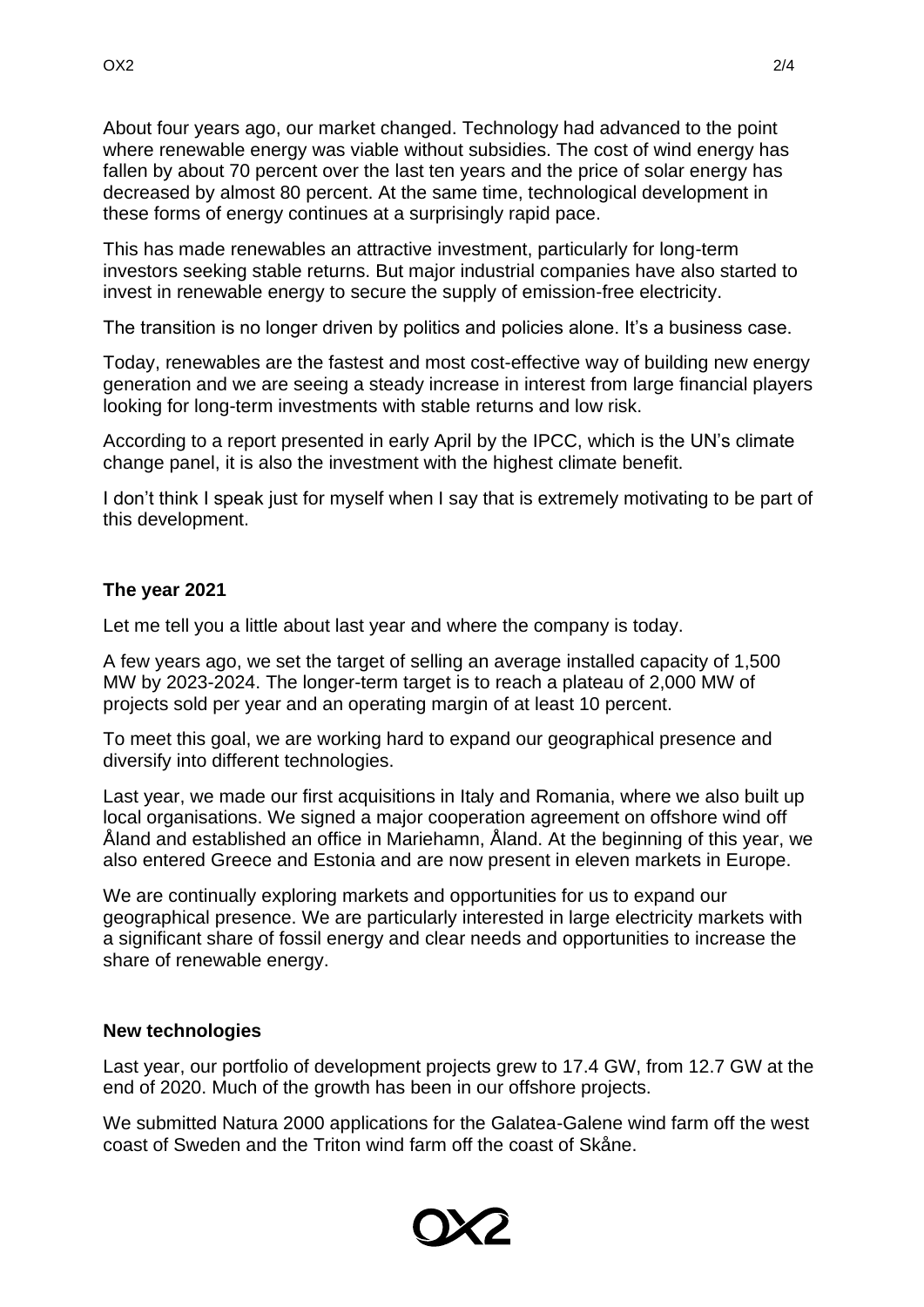We are experiencing keen interest in offshore wind power as it is increasingly clear that this is an energy source that has a natural and necessary place in the European energy system. Projects are normally much larger than onshore ones and tend to have much better wind conditions. In terms of MW, offshore wind projects account for a larger share of our portfolio than onshore projects.

We also see significant opportunities in solar power. The cost of solar power has come down so much that it is now the world's most cost-effective form of energy together with wind power, and solar panels are now so efficient that they are profitable even in countries with fewer hours of sunshine, like up here in the Nordic region.

During the year, we acquired several project rights in solar power. We are currently developing solar power in five of our markets: Sweden, France, Poland, Italy and Greece.

We are convinced that solar power will grow steadily in our portfolio. In parallel, we are also exploring opportunities in storage and hydrogen – technologies that will be key components of the new energy system that will emerge.

Overall, this will give us a more diversified portfolio and better opportunities to grow, making us less dependent on individual markets or projects.

## **Financial results for 2021**

Last year, we achieved project sales with an equivalent installed capacity of 719 MW. This is an increase from 329 MW the previous year.

Gross profit showed a significant increase, rising to SEK 1,060 million from SEK 850 million the previous year. And despite a sharp increase in investments in the project development portfolio and in the organisation, operating profit rose to SEK 455 million, compared with SEK 416 million the previous year.

We have a strong cash position and are currently well placed to achieve both our 2023-2024 targets and our long-term targets.

#### **The external environment**

Last year was also largely dominated by the Covid-19 pandemic. We have had to find new ways of working and to introduce testing procedures to keep our employees safe and healthy, while also managing the market impact. We have seen price increases and disruptions in supply chains.

I am extremely proud of the work that has been done and can say that we have managed the situation well. We are still seeing some bottlenecks in supply chains and price increases in projects not yet sold. However, this has not had a major impact on our margins as we have had strong cost protection in our supply contracts.

Last year, the Covid-19 vaccine was rolled out and things began to slowly return to normal. On 24 February this year, Russia invaded neighbouring Ukraine. This spring, we have seen horrific scenes unfold.